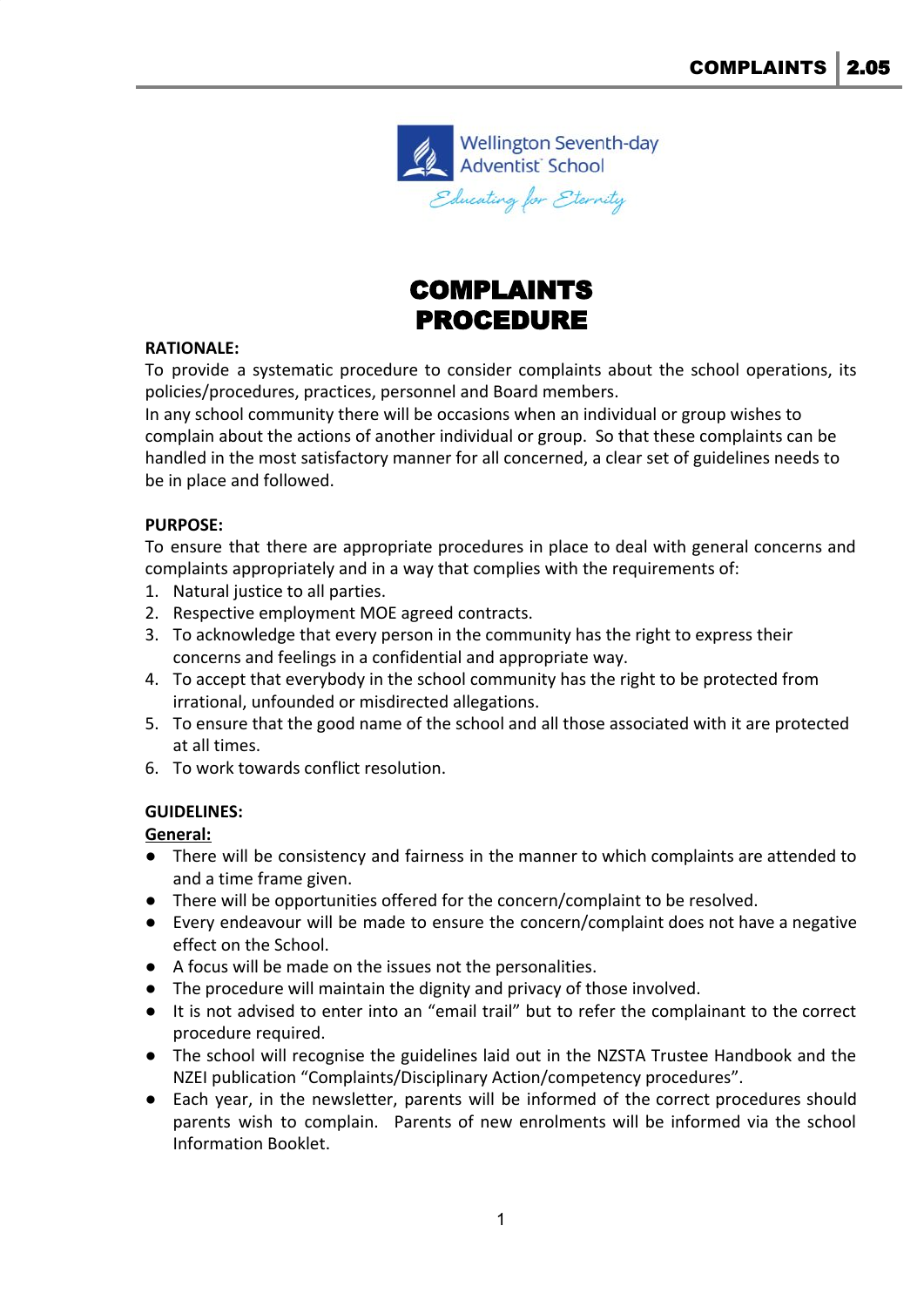## **GUIDELINES:**

## **Specific:**

- 1 When dealing with complaints, the concept of natural justice is important, i.e. considering both sides of the story, establishing the facts, and reaching a fair decision in confidence.
- 2 A complaint should, in the first instance be directed to the person who is responsible for the area in which the problem has occurred (Matthew 15-17).
- 3 All complaints are to be recorded and the Principal notified in the first instance.
	- **●** If the complaint is not satisfactorily resolved then it should be directed to the Principal **in writing.**
	- **●** If still not resolved then the complaint needs to be directed to the Board of Trustees Chairperson **in writing**.
	- **● Verbal or emailed complaints will not be accepted.**
- 4 All serious complaints either written or verbal will be directed to the school Principal and they will be recorded on a Complaints Record sheet.
- 5 The outcomes of any serious complaints will be reported to the Board of Trustees.
- 6 Concerns/complaints about the Principal will be directed **in writing** to the Chairperson of the Board of Trustees.
- 7 Privacy and confidentiality will be maintained at all times.
- 8 A mutually acceptable third person may be involved at any stage to facilitate resolution.
- 9 Staff may enlist a union advocate at any stage.
- 10 Any complaints against the Board of Trustees en masse, or against individual Board members, should be addressed to the Chairperson in the first instance in writing.
- 11 Where there is a case of a complaint by the school staff against a member of the community, the complaint will be considered by the Principal and the Chairperson to decide on an appropriate course of action.
- 12 The Board of Trustees must abide by the provisions of the relevant employment contracts, legislation, and the goals of the School Charter.

## **CONCLUSION:**

- The relationship between members of the school community and within the school itself is strengthened when concerns/complaints are given serious and fair consideration.
- The School is always open to the possibility of positive change and attending to concerns and complaints provides this opportunity. Complaints that are dealt with urgently, along an understood set of guidelines, with the aim of being fair to all concerned, will enhance the probability of a resolution of the conflict.

### **Review Responsibility:** *Board Chairperson, Principal, DP & Staff Rep.*

### **Date Confirmed:** 9 November 2020

**Principal:** *Karla Mitchell*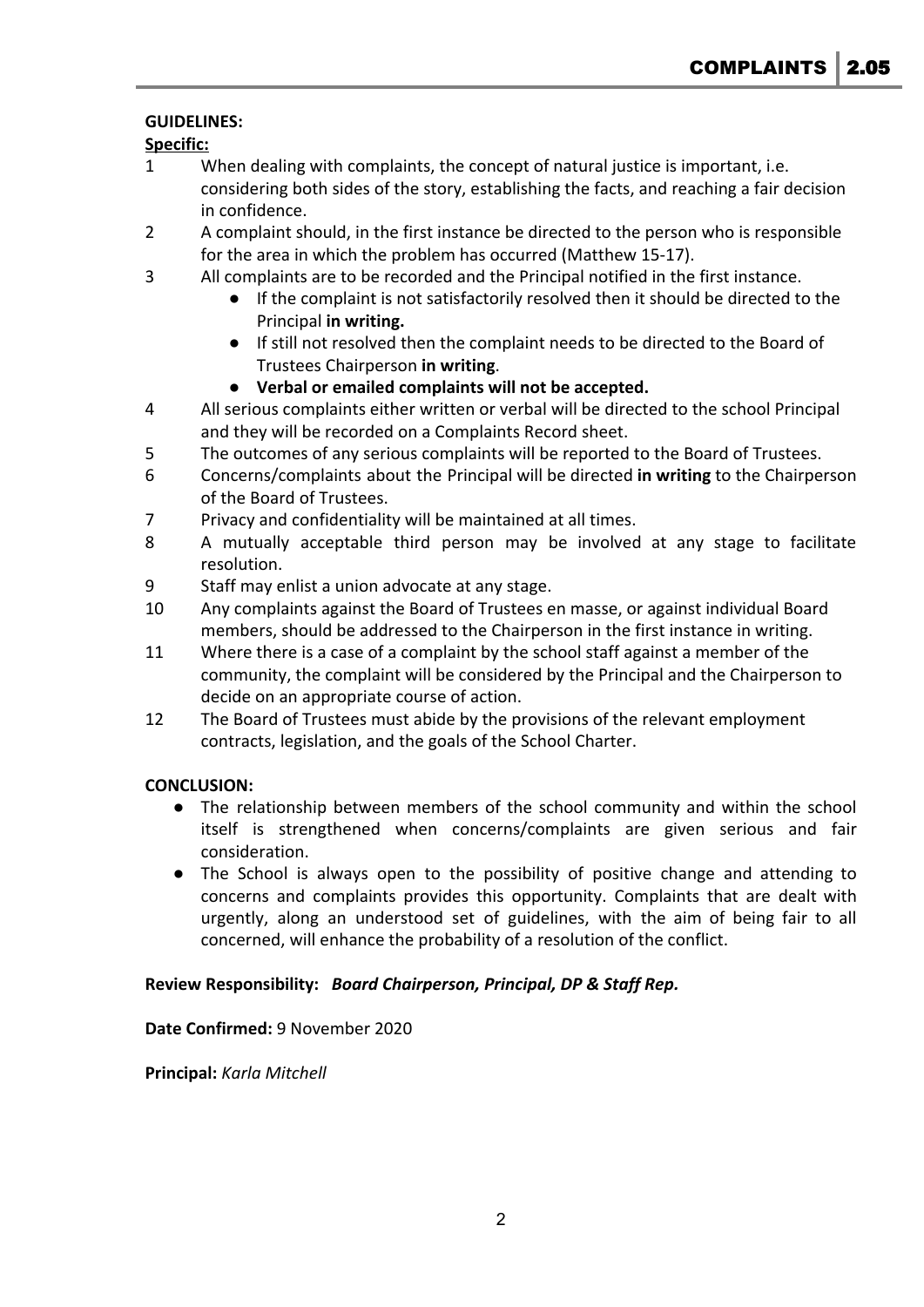

## COMPLAINTS PROCESS for PARENTS

- Parents/caregivers first port of call is the classroom teacher. The teacher should be approached, when not teaching, and asked if the matter can be discussed at an agreed time. If it is not convenient, a suitable appointment time should be arranged as soon as possible.
- If the matter is not resolved, a complaint should be made **in writing** to the Principal who shall deal with it as a matter of priority. The Principal shall advise the parent/caregiver of any investigation, the results of the inquiries and the proposed course of action.
- If the complainant is not satisfied with the work done by the Principal, they will be advised, by the Principal, to record their complaint to the Chairperson of the Board of Trustees **in writing.**
- The Chairperson shall deal with a complaint as a matter of priority. In consultation with the Principal the Chairperson shall inform the complainant of the process of the investigation and the result of the inquiries. The Chairperson shall report the complaint and any response to a meeting of the Board.
- If the complaint is against the Board Chairperson, the complaint will be directed to the Principal who will direct it to an experienced member of the Board who then will implement the above process in consultation with the Principal and an NZSTA adviser.